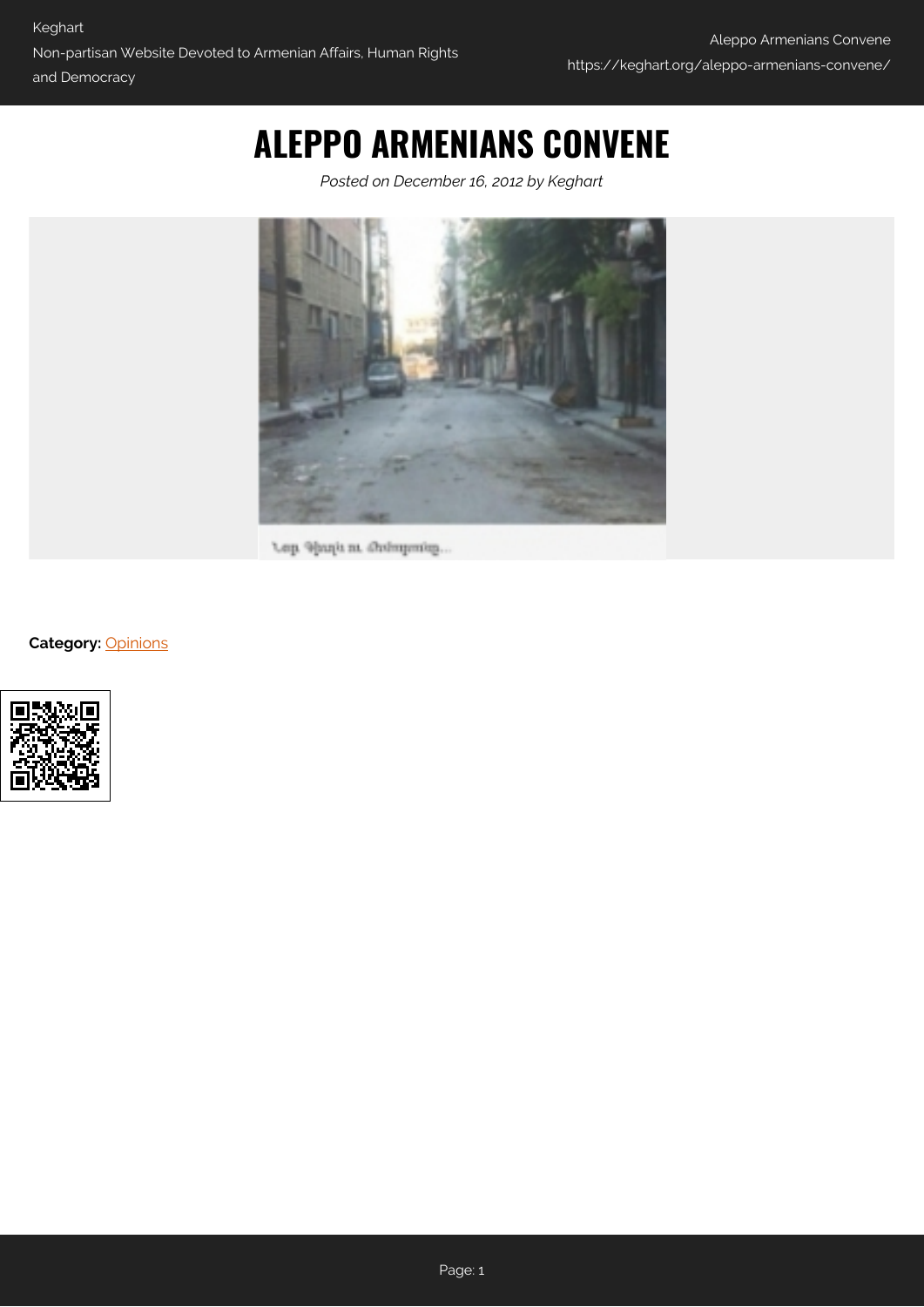Translated and abridged by Vahe H. Apelian, 7 December 2012

## *The attached is an abridged translation of a report from Aleppo that appeared in "Hairenik Weekly" (Nov. 30, 2012). The anonymous author has presumably employed the first and last name initials of two people.*

"What are the dangers facing Aleppo Armenians today and what can the leadership do to circumvent calamity?"

To answer the above question, the Regional Committee of Hamazkayin Cultural Association in Syria invited Armenian community leaders to a Nov. 11 presentation and a roundtable discussion at the Aram Manougian Community Center of Aleppo.

Translated and abridged by Vahe H. Apelian, 7 December 2012

## *The attached is an abridged translation of a report from Aleppo that appeared in "Hairenik Weekly" (Nov. 30, 2012). The anonymous author has presumably employed the first and last name initials of two people.*

"What are the dangers facing Aleppo Armenians today and what can the leadership do to circumvent calamity?"

To answer the above question, the Regional Committee of Hamazkayin Cultural Association in Syria invited Armenian community leaders to a Nov. 11 presentation and a roundtable discussion at the Aram Manougian Community Center of Aleppo.

Among the fifty participants were authors, reporters, Armenian language teachers, and members of Armenian cultural organizations. His Grace Bishop Shahan Sarkissian, prelate of the Diocese of Aleppo participated in the meeting.

Before the start of the meeting, attendees watched some 40 colored pictures of the disastrous condition of the mostly-Armenian Aleppo neighborhoods which have been subjected to rampant destruction. The images, taken by professional photographer Ardo Hampartsoumian, showed damaged buildings, looted stores, burnt cars, torched houses of worship, skies blackened with smoke and among these ruins, people in panic. As chairman of the regional Hamazkayin, Hampartousmian opened the meeting. Krikor Doungian, chairman of the Diocese of Aleppo, acted as moderator.

Before the presentation, the prelate emphasized two fundamental points: The present dire circumstances are being experienced not only by Aleppo Armenians, but all Syrians; as a result of the conflict a new culture should emerge not only among Syrian Armenians but also for all Syrians- a culture of collective being, a new way of living.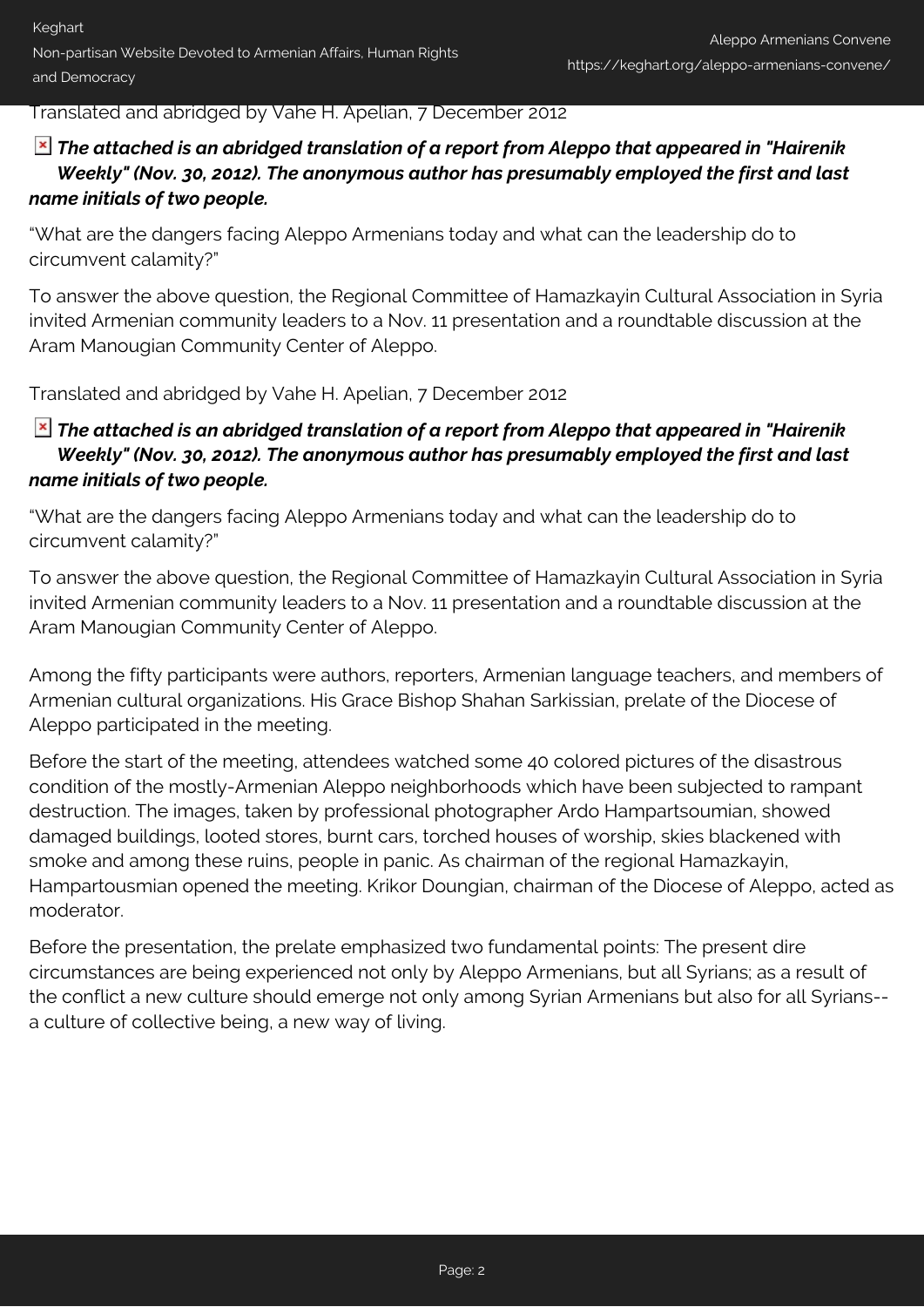The first presenter was Raffi Avedissian, from the Committee for the Syrian Armenian Relief. The committee is comprised of representatives from the three denominations, the three political parties and two of the largest benevolent organizations (Armenian General Benevolent Union and the Armenian Relief Society of Syria). Aleppo Armenians have suffered 40 deaths, 66 wounded, seven abductions, and 2 Armenian soldiers whose whereabouts are not known. Approximately 200 houses have been damaged, a great number of work places have been destroyed or ransacked and many cars have been destroyed.

It would be impossible to compensate for such losses. However, the committee, said Mr. Avedissian, renders aid to meet daily needs. Some 2,850 food hampers have been distributed, residences have been provided to families who live in the most dangerous places. Medical care is also rendered. Young Armenian volunteers are on a round-the-clock watch guarding Armenian-owned institutions such as churches, schools and community centers. He also reported that assistance is being flown from Armenia and fundraiser are being organized in various Diaspora communities.

Emma Azarigian read the presentation of Hraztan Tokmajian. For pressing reasons, the latter failed to attend. The presentation dwelt on the role the Armenian cultural organizations during the conflict. Mr. Tokmajian had written that he had attempted not to sound pessimistic and quoted the Armenian saying "Bad days, much like winter, come and go". In spite of the difficult circumstances, the A.G.B.U. Sarian Art Institute and the Armenian Studies Center of Hamazkayin had resumed their classes since the beginning of November, reported Mr. Tokmajian. He said that was hopeful the cultural life of the community will not be crippled and that the community would resume its vibrant cultural life.

The third presenter was columnist and translator Houry Azezian. She dwelt on the vast cultural heritage Aleppo has inherited, including churches, cemeteries, a museum, archives manuscripts and old books. Azezian noted that we have a responsibility to safeguard the heritage that has been entrusted to us.

The fourth and last presenter was Sarkis Kassarjian, a reporter in the Arabic media. He said that there is a great deal of false reporting in social media and in the mainstream press. He advised the community to stay away from siding with any of the combating sides. He advocated "positive neutrality"--the policy Lebanese Armenians adopted during the civil war there. Arman Saghatelian from "Pan-Armenia Media" also commented regarding this issue.

The presentations were followed by a question-and-answer segment. The ensuing discussion could have been more informative and useful to crystallize a pan-Armenian strategy to help the community emerge from the calamity with relatively little loss. Most of the attendees refrained from asking questions. Perhaps they were being cautious about airing their views publicly or they had nothing to add to the presentations. This is not to say that there was no meaningful discussion.

One of the attendees suggested that a portion of the aid received from Armenia should be